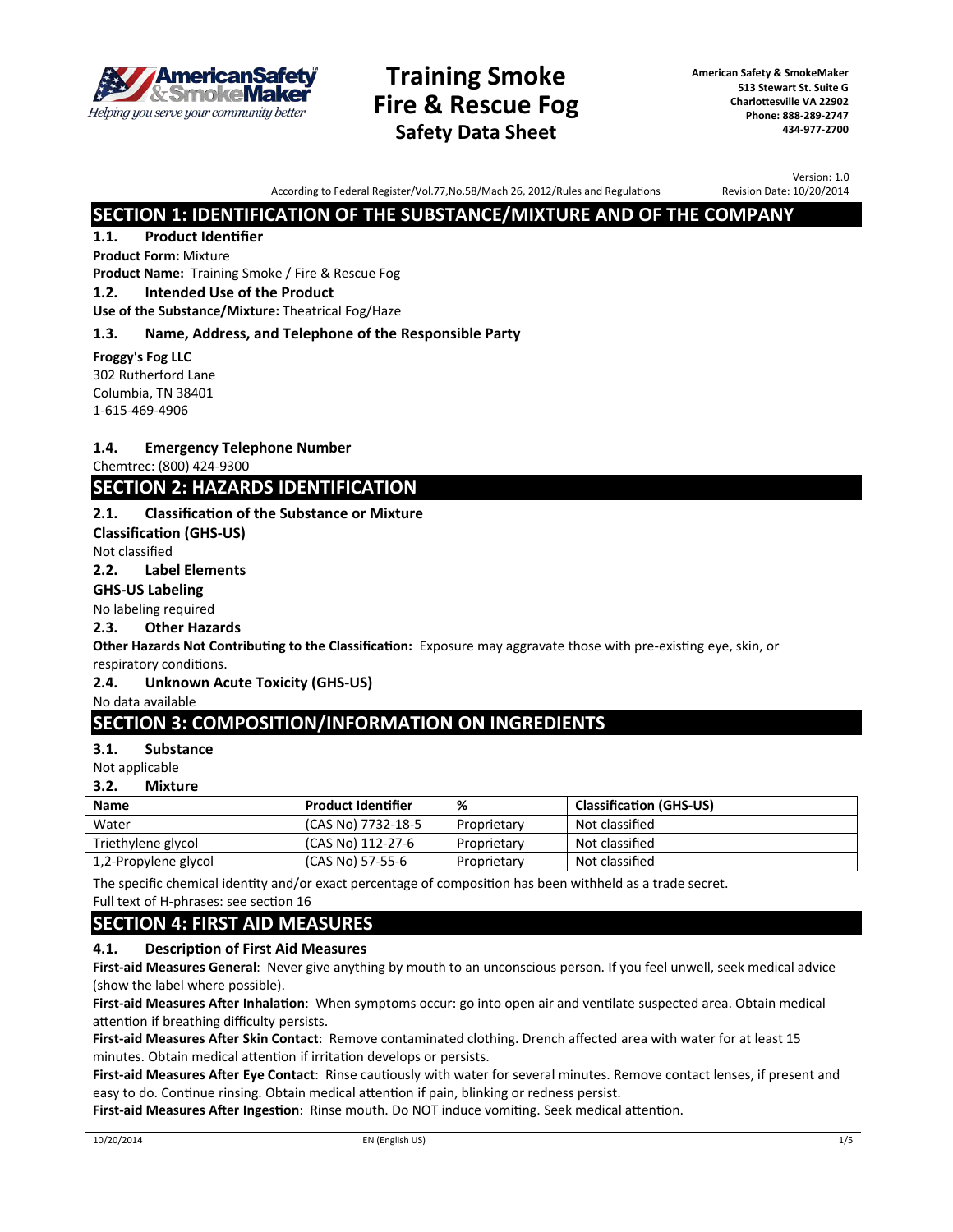Safety Data Sheet

according to Federal Register / Vol. 77, No. 58 / Monday, March 26, 2012 / Rules and Regulations

#### **4.2. Most important symptoms and effects, both acute and delayed**

**Symptoms/Injuries:** Not expected to present a significant hazard under anticipated conditions of normal use.

**Symptoms/Injuries After Inhalation:** None expected under normal conditions of use.

**Symptoms/Injuries After Skin Contact:** None expected under normal conditions of use.

**Symptoms/Injuries After Eye Contact:** None expected under normal conditions of use.

**Symptoms/Injuries After Ingestion:** None expected under normal conditions of use.

#### **4.3. Indication of Any Immediate Medical Attention and Special Treatment Needed**

If you feel unwell, seek medical advice (show the label where possible).

## **SECTION 5: FIREFIGHTING MEASURES**

#### **5.1. Extinguishing Media**

**Suitable Extinguishing Media:** Use extinguishing media appropriate for surrounding fire.

**Unsuitable Extinguishing Media:** Do not use a heavy water stream. Use of heavy stream of water may spread fire.

## **5.2. Special Hazards Arising From the Substance or Mixture**

**Fire Hazard: Not flammable.** 

**Explosion Hazard: Product is not explosive.** 

**Reactivity:** Hazardous reactions will not occur under normal conditions.

#### **5.3. Advice for Firefighters**

**Precautionary Measures Fire:** Exercise caution when fighting any chemical fire.

**Firefighting Instructions:** Use water spray or fog for cooling exposed containers.

**Protection During Firefighting:** Do not enter fire area without proper protective equipment, including respiratory protection.

**Other information:** Do not allow run-off from fire fighting to enter drains or water courses.

# **SECTION 6: ACCIDENTAL RELEASE MEASURES**

#### **6.1. Personal Precautions, Protective Equipment and Emergency Procedures**

**General Measures**: Avoid prolonged contact with eyes, skin and clothing. Avoid breathing (vapors, mist, spray).

#### **6.1.1. For Non‐emergency Personnel**

**Protective Equipment:** Use appropriate personal protection equipment (PPE).

**Emergency Procedures:** Evacuate unnecessary personnel.

#### **6.1.2. For Emergency Responders**

**Protective Equipment:** Equip cleanup crew with proper protection.

**Emergency Procedures:** Ventilate area.

#### **6.2. Environmental Precautions**

Prevent entry to sewers and public waters.

#### **6.3. Methods and Material for Containment and Cleaning Up**

**For Containment:** Contain any spills with dikes or absorbents to prevent migration and entry into sewers or streams. **Methods for Cleaning Up:** Clear up spills immediately and dispose of waste safely. Absorb and/or contain spill with inert material, then place in suitable container.

#### **6.4. Reference to Other Sections**

See heading 8, Exposure Controls and Personal Protection.

# **SECTION 7: HANDLING AND STORAGE**

#### **7.1. Precautions for Safe Handling**

**Hygiene Measures:** Handle in accordance with good industrial hygiene and safety procedures. Wash hands and other exposed areas with mild soap and water before eating, drinking, or smoking and again when leaving work.

#### **7.2. Conditions for Safe Storage, Including Any Incompatibilities**

**Technical Measures:** Comply with applicable regulations.

**Storage Conditions:** Store in a dry, cool and well‐ventilated place. Keep container closed when not in use. Keep/Store away from extremely high or low temperatures, direct sunlight, incompatible materials.

**Incompatible Products:** Strong acids. Strong bases. Strong oxidizers.

#### **7.3. Specific End Use(s)**

Theatrical Fog/Haze.

# **SECTION 8: EXPOSURE CONTROLS/PERSONAL PROTECTION**

#### **8.1. Control Parameters**

No Occupational Exposure Limits (OELs) have been established for this product or its chemical components.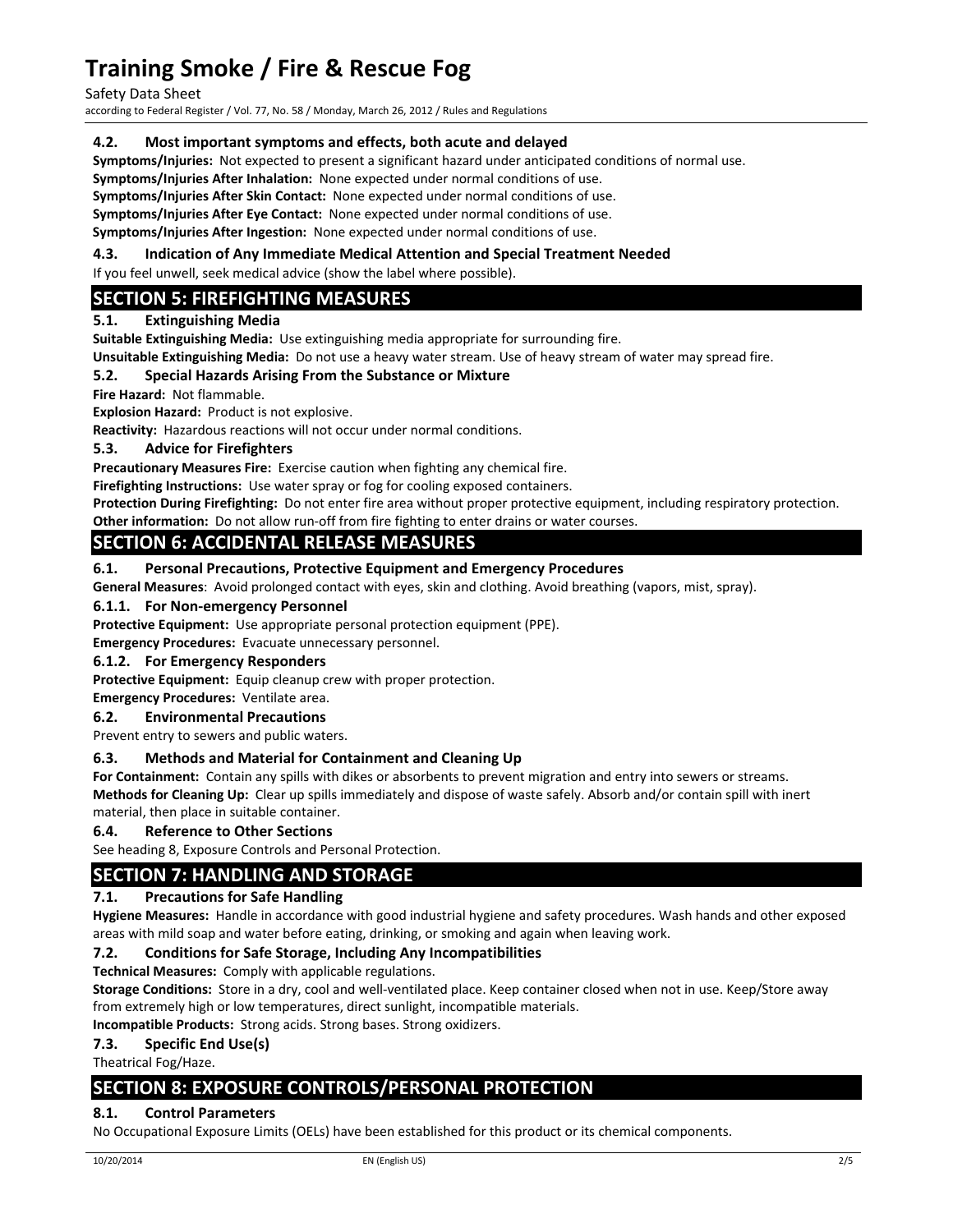Safety Data Sheet

according to Federal Register / Vol. 77, No. 58 / Monday, March 26, 2012 / Rules and Regulations

| 8.2.<br><b>Exposure Controls</b>         |                                                                                                                                                         |
|------------------------------------------|---------------------------------------------------------------------------------------------------------------------------------------------------------|
| <b>Appropriate Engineering Controls</b>  | : Ensure adequate ventilation, especially in confined areas. Ensure all national/local<br>regulations are observed.                                     |
| <b>Personal Protective Equipment</b>     | : Not generally required. The use of personal protective equipment may be necessary<br>as conditions warrant.                                           |
| <b>Materials for Protective Clothing</b> | : Chemically resistant materials and fabrics.                                                                                                           |
| <b>Hand Protection</b>                   | : Wear chemically resistant protective gloves.                                                                                                          |
| <b>Eve Protection</b>                    | : Chemical goggles or safety glasses.                                                                                                                   |
| <b>Respiratory Protection</b>            | : Use NIOSH-approved air-purifying or supplied-air respirator where airborne<br>concentrations of vapor or mist are expected to exceed exposure limits. |
| <b>Other Information</b>                 | : When using, do not eat, drink or smoke.                                                                                                               |

## **SECTION 9: PHYSICAL AND CHEMICAL PROPERTIES**

| 9.1.<br><b>Information on Basic Physical and Chemical Properties</b> |                                        |
|----------------------------------------------------------------------|----------------------------------------|
| <b>Physical State</b>                                                | : Liquid                               |
| Appearance                                                           | Clear.                                 |
| Odor                                                                 | Odorless.                              |
| <b>Odor Threshold</b>                                                | No data available                      |
| pH                                                                   | : Unknown                              |
| <b>Relative Evaporation Rate (butylacetate=1)</b>                    | No data available                      |
| <b>Melting Point</b>                                                 | No data available                      |
| <b>Freezing Point</b>                                                | : $-33^{\circ}$ C ( $-27.4^{\circ}$ F) |
| <b>Boiling Point</b>                                                 | : $101 °C (213.8 °F)$                  |
| <b>Flash Point</b>                                                   | : Does not flash                       |
| <b>Auto-ignition Temperature</b>                                     | No data available                      |
| <b>Decomposition Temperature</b>                                     | No data available                      |
| Flammability (solid, gas)                                            | No data available                      |
| <b>Vapor Pressure</b>                                                | No data available                      |
| Relative Vapor Density at 20 °C                                      | No data available                      |
| <b>Relative Density</b>                                              | No data available                      |
| <b>Specific Gravity</b>                                              | Not available                          |
| <b>Solubility</b>                                                    | Soluble in water.                      |
| Log Pow                                                              | No data available                      |
| Log Kow                                                              | No data available                      |
| <b>Viscosity, Kinematic</b>                                          | No data available                      |
| <b>Viscosity, Dynamic</b>                                            | No data available<br>٠                 |
| <b>Explosive Properties</b>                                          | No data available<br>٠                 |
| <b>Oxidizing Properties</b>                                          | No data available                      |
| <b>Explosive Limits</b>                                              | Not applicable                         |
|                                                                      |                                        |

**9.2. Other Information** No additional information available

# **SECTION 10: STABILITY AND REACTIVITY**

- **10.1 Reactivity:** Hazardous reactions will not occur under normal conditions.
- **10.2 Chemical Stability:** Stable under normal conditions.
- **10.3 Possibility of Hazardous Reactions:** Hazardous polymerization will not occur.
- **10.4 Conditions to Avoid:** Direct sunlight. Extremely high or low temperatures. Incompatible materials.
- **10.5 Incompatible Materials:** Strong acids. Strong bases. Strong oxidizers.
- **10.6 Hazardous Decomposition Products:** Carbon oxides (CO, CO2).

## **SECTION 11: TOXICOLOGICAL INFORMATION**

#### **11.1. Information On Toxicological Effects**

**Acute Toxicity**  : Not classified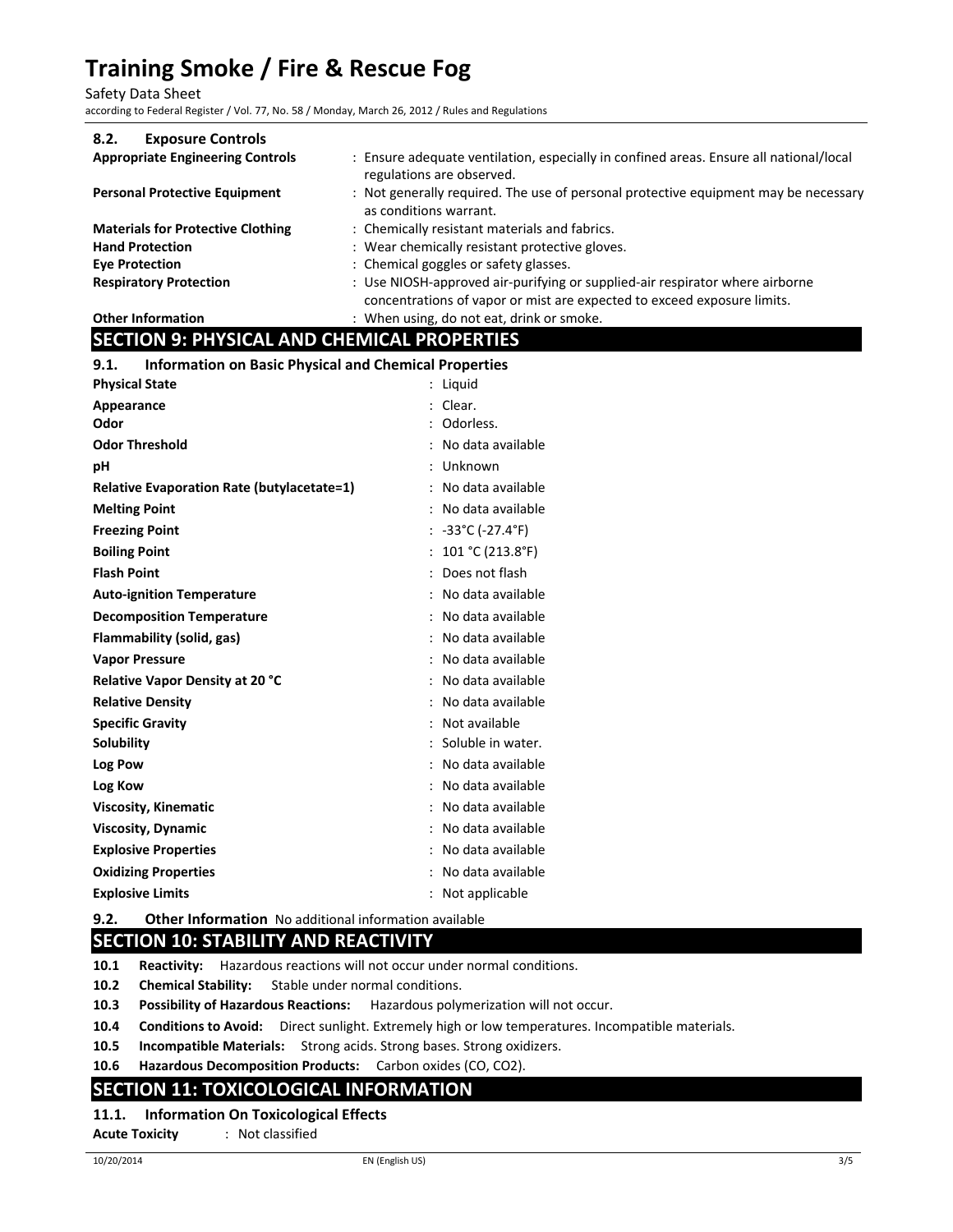Safety Data Sheet

according to Federal Register / Vol. 77, No. 58 / Monday, March 26, 2012 / Rules and Regulations

| Water (7732-18-5)                |              |  |
|----------------------------------|--------------|--|
| <b>LC50 Inhalation Rat (ppm)</b> | 100000 ppm   |  |
| 1,2-Propylene glycol (57-55-6)   |              |  |
| LD50 Oral Rat                    | 20000 mg/kg  |  |
| <b>LD50 Dermal Rabbit</b>        | 20800 mg/kg  |  |
| Triethylene glycol (112-27-6)    |              |  |
| LD50 Oral Rat                    | 15000 mg/kg  |  |
| <b>LD50 Dermal Rabbit</b>        | $> 20$ ml/kg |  |

**Skin Corrosion/Irritation**: Not classified

pH: unknown

**Serious Eye Damage/Irritation**: Not classified

**pH:** unknown

**Respiratory or Skin Sensitization**: Not classified **Germ Cell Mutagenicity:** Not classified **Carcinogenicity**: Not classified

**Reproductive Toxicity**: Not classified **Specific Target Organ Toxicity (Single Exposure)**: Not classified

**Specific Target Organ Toxicity (Repeated Exposure):** Not classified

**Aspiration Hazard:** Not classified

**Symptoms/Injuries After Inhalation:** None expected under normal conditions of use. **Symptoms/Injuries After Skin Contact:** None expected under normal conditions of use. **Symptoms/Injuries After Eye Contact:** None expected under normal conditions of use. **Symptoms/Injuries After Ingestion:** None expected under normal conditions of use.

## **SECTION 12: ECOLOGICAL INFORMATION**

#### **12.1. Toxicity**

| 1,2-Propylene glycol (57-55-6)            |                                                                                 |  |
|-------------------------------------------|---------------------------------------------------------------------------------|--|
| LC50 Fish 1                               | 51600 mg/l (Exposure time: 96 h - Species: Oncorhynchus mykiss [static])        |  |
| EC50 Daphnia 1                            | 10000 mg/l (Exposure time: 24 h - Species: Daphnia magna)                       |  |
| <b>EC50 Other Aquatic Organisms 1</b>     | 19000 mg/l (Exposure time: 96 h - Species: Pseudokirchneriella subcapitata)     |  |
| <b>LC 50 Fish 2</b>                       | 41 (41 - 47) mg/l (Exposure time: 96 h - Species: Oncorhynchus mykiss [static]) |  |
| <b>EC50 Daphnia 2</b>                     | 1000 mg/l (Exposure time: 48 h - Species: Daphnia magna [Static])               |  |
| Triethylene glycol (112-27-6)             |                                                                                 |  |
| LC50 Fish 1                               | 56200 - 63700 mg/l (Exposure time: 96 h - Species: Pimephales promelas [flow-   |  |
|                                           | through])                                                                       |  |
| EC50 Daphnia 1                            | 42426 mg/l (Exposure time: 48 h - Species: Daphnia magna)                       |  |
| <b>LC 50 Fish 2</b>                       | 10000 mg/l (Exposure time: 96 h - Species: Lepomis macrochirus [static])        |  |
| 12.2. Persistence and Degradability       |                                                                                 |  |
| Training Smoke / Fire & Rescue Fog        |                                                                                 |  |
| <b>Persistence and Degradability</b>      | Not established.                                                                |  |
| <b>Bioaccumulative Potential</b><br>12.3. |                                                                                 |  |
| Training Smoke / Fire & Rescue Fog        |                                                                                 |  |
| <b>Bioaccumulative Potential</b>          | Not established.                                                                |  |
| 1,2-Propylene glycol (57-55-6)            |                                                                                 |  |
| <b>BCF fish 1</b>                         | $\leq 1$                                                                        |  |
| Triethylene glycol (112-27-6)             |                                                                                 |  |
| Log Pow                                   | $-1.98$ (at 25 °C)                                                              |  |
|                                           |                                                                                 |  |

**12.4. Mobility in Soil** No additional information available

**12.5. Other Adverse Effects**

**Other Information** : Avoid release to the environment.